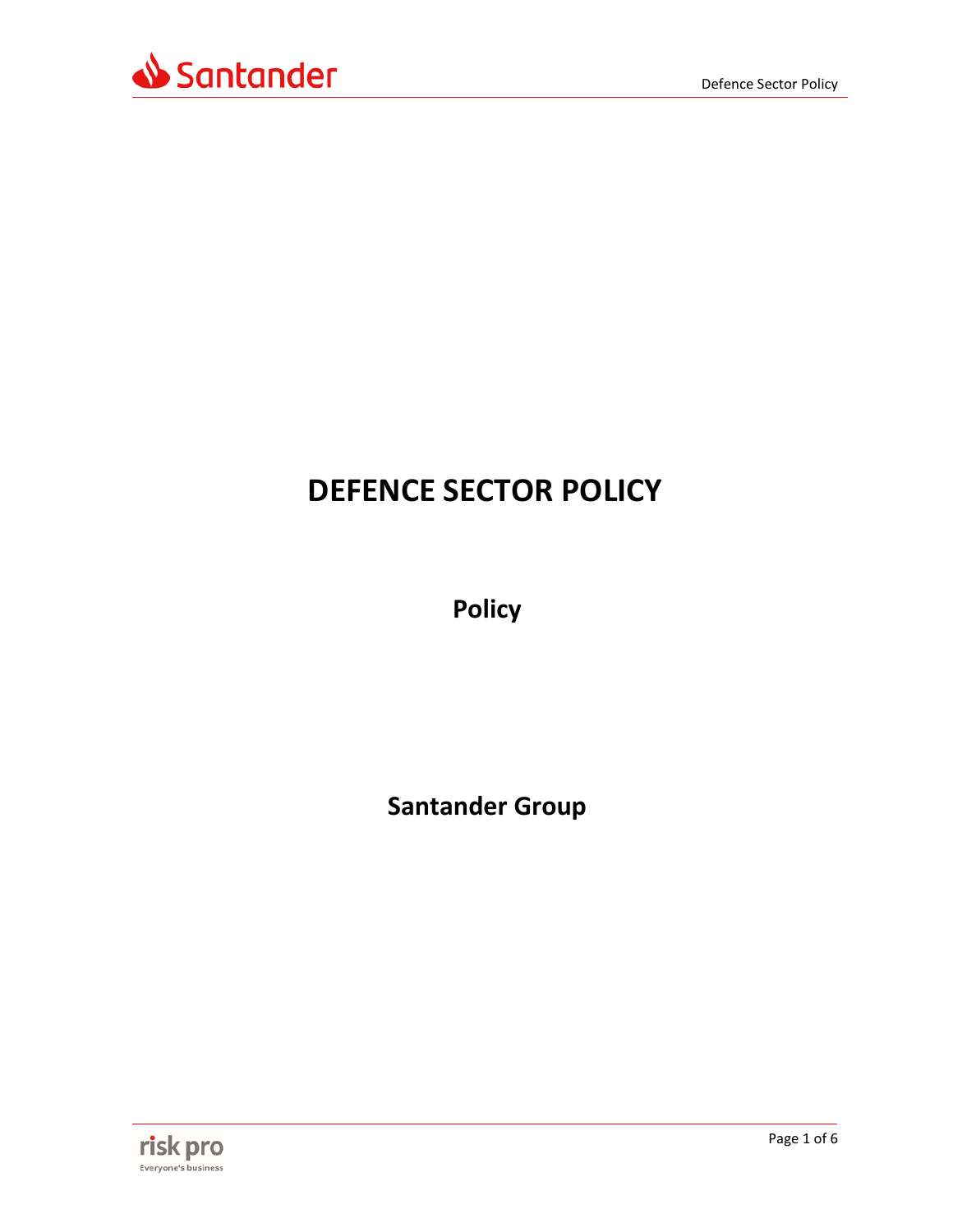

# **CONTENT**

| $\mathbf{1}$ | <b>INTRODUCTION</b>             | 3 |
|--------------|---------------------------------|---|
|              | 2 APPLICATION CRITERIA          | 4 |
|              | 3 CONTROLS AND EVIDENCE         | 5 |
| 4            | <b>GOVERNANCE OF THE POLICY</b> | 5 |

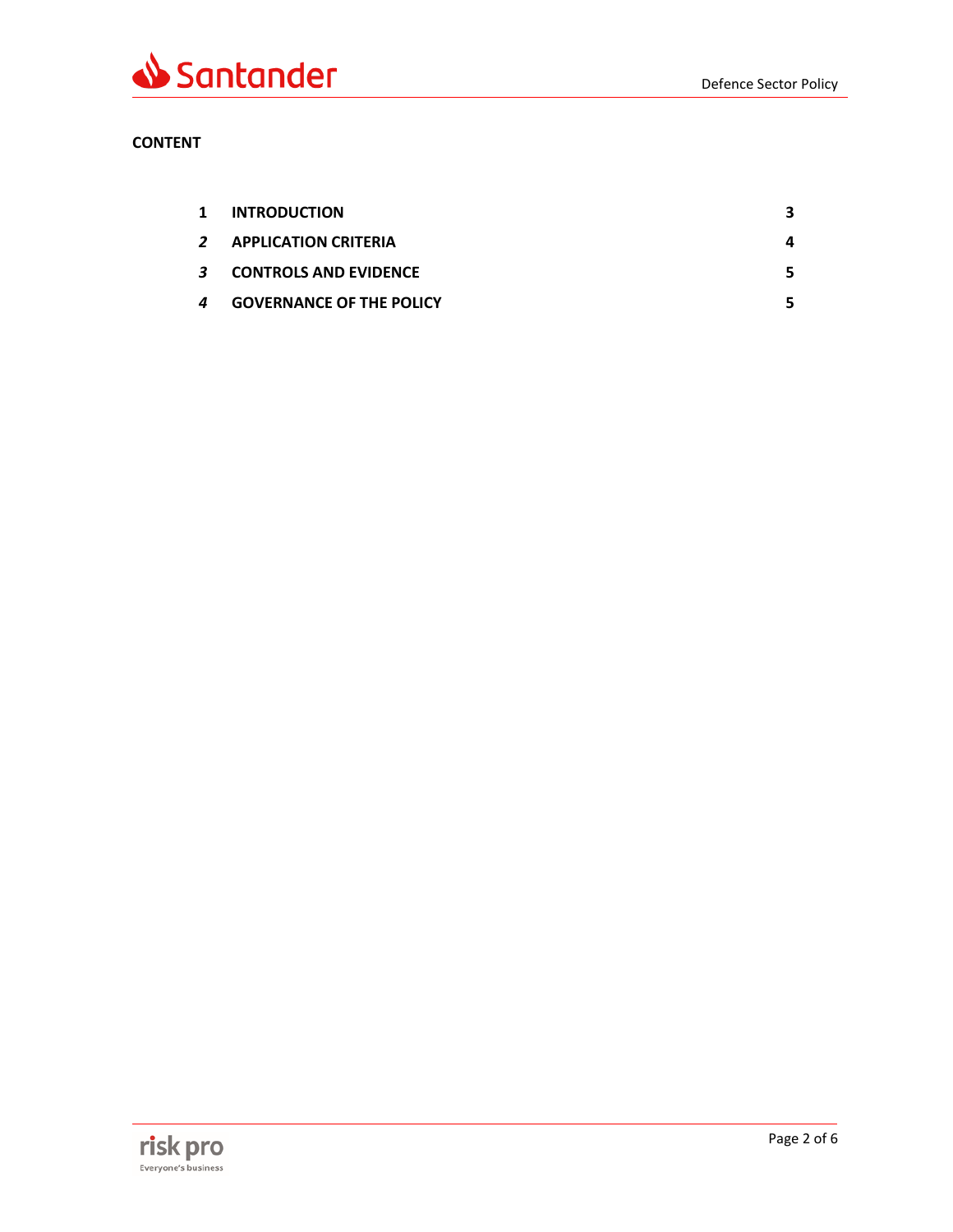# <span id="page-2-0"></span>**1 INTRODUCTION**

#### 1.1 Purpose

The purpose of this policy is to establish the criteria, which will regulate all Santander Group banking activity regarding the defence sector.

The international community condemns funding the manufacture and trade of defence goods and dual-use products and technologies when there is a risk of their use by terrorist groups, organised crime, countries in which human rights are violated or unstable regions.

Certain weapons are capable of indiscriminately resulting in a very high number of victims and pose a threat to the peace, security, defence and stability of countries, in addition to causing major economic and environmental damage.

Governments, institutional investors, customers, NGOs and society in general agree that the financial sector has a role to play in this regard.

International Conventions have identified certain weapons that cause unacceptable humanitarian harm and violate population´s human rights.

#### 1.2 Regulatory references

This policy shall be drawn up in accordance with the Risk, Compliance & Conduct, Brand and Communication, Responsible Banking and Financial Crime Compliance Corporate Frameworks , as well as other general Santander Group policies regarding sustainability and Human Rights Policy and other polices which the Group may develop regarding reputational risk.

However, if any conflict arises among those policies, this policy will prevail in the specific matters it covers.

#### 1.3 Definition

To understand this policy, it is necessary to define the following terms/concepts:

- Defence goods: weapons and all products and technologies specifically designed or modified for military use as an instrument of force, information or protection in armed conflict, as well as those allocated for the production, testing or use of the former. Riot-control gear is included.
- Dual-use products and technologies: this is the name given to products and technologies of common civil use that can be applied to military use.

This policy applies to any banking transaction carried out by Santander Group of activities related to the defence goods and dual-use technologies.

Financial Crime Compliance internal regulations are complementary to this Policy.

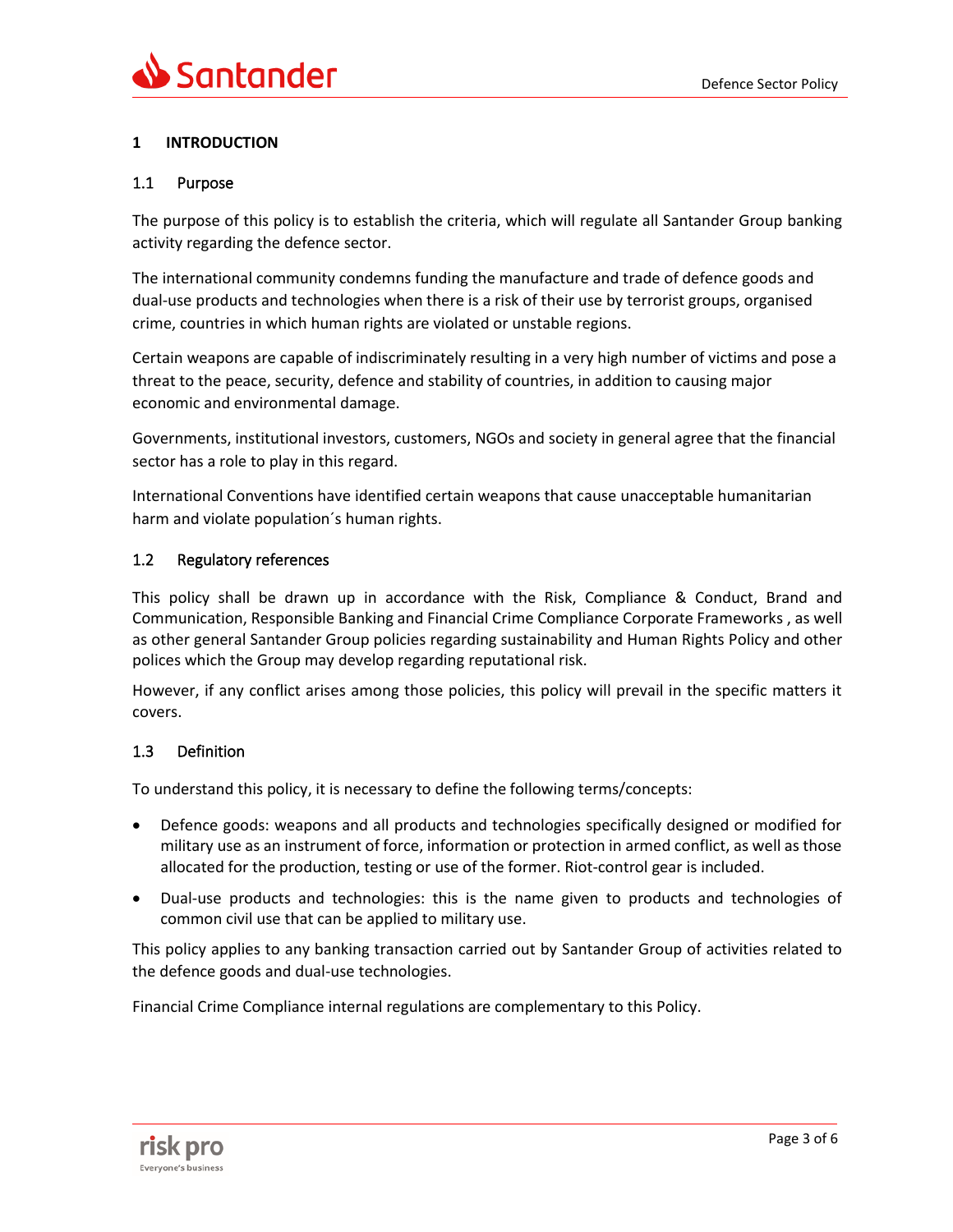# 1.4 Scope

This policy is prepared by Banco Santander, S.A., in its condition of parent company of Santander Group, resulting directly applicable to the Corporation, and is provided to the entities comprising the Group as a reference document, establishing the rules to be applied to the subject to which it refers.

Group entities are responsible for their own internal regulations, and for developing and approving in their respective governing bodies their own internal regulation that allows the application within its scope of the provisions contained in the Group regulation, with the absolutely essential adjustments, if any, to make them compatible and meet regulatory and management requirements or the expectations of their supervisors.

Such approval must contain the validation of the Corporation.

## <span id="page-3-0"></span>*2* **APPLICATION CRITERIA**

## 2.1 Prohibited activities

In accordance with its values and principles based on the respect for human rights and in the interest of its employees, customers, shareholders and society in general, in any case, Santander group will not be involved in the financing or support in relation to the manufacture, trade, distribution or maintenance services of the following prohibited materials:

- Antipersonnel mines
- Cluster munitions**<sup>1</sup>**
- Chemical or biological weapons
- Nuclear weapons
- Ammunition containing depleted uranium.

#### 2.2 Restricted activities

All transactions in which Santander Group is involved relating to the manufacture, trade, distribution or maintenance services of defence goods or dual-use technologies are considered restricted and they must ensure compliance with the following criteria:

• They must respect the conventions and treaties on non-proliferation of weapons (*Convention on the prohibition of the use, stockpiling, production and transfer of anti-personnel mines and on their destruction; Convention on cluster munitions; Convention on the prohibition of the development, production and stockpiling of bacteriological –biological- and toxin weapons and on their destruction; Convention on the prohibition of the development, production, stockpiling and use of chemical weapons and on their destruction; Multilateral Treaty on the nonproliferation of nuclear weapons*) and other regulations and guidelines on this subject by international forums.

*<sup>1</sup> Definition of cluster munitions under Convention on cluster munition. Dublin 2008.*

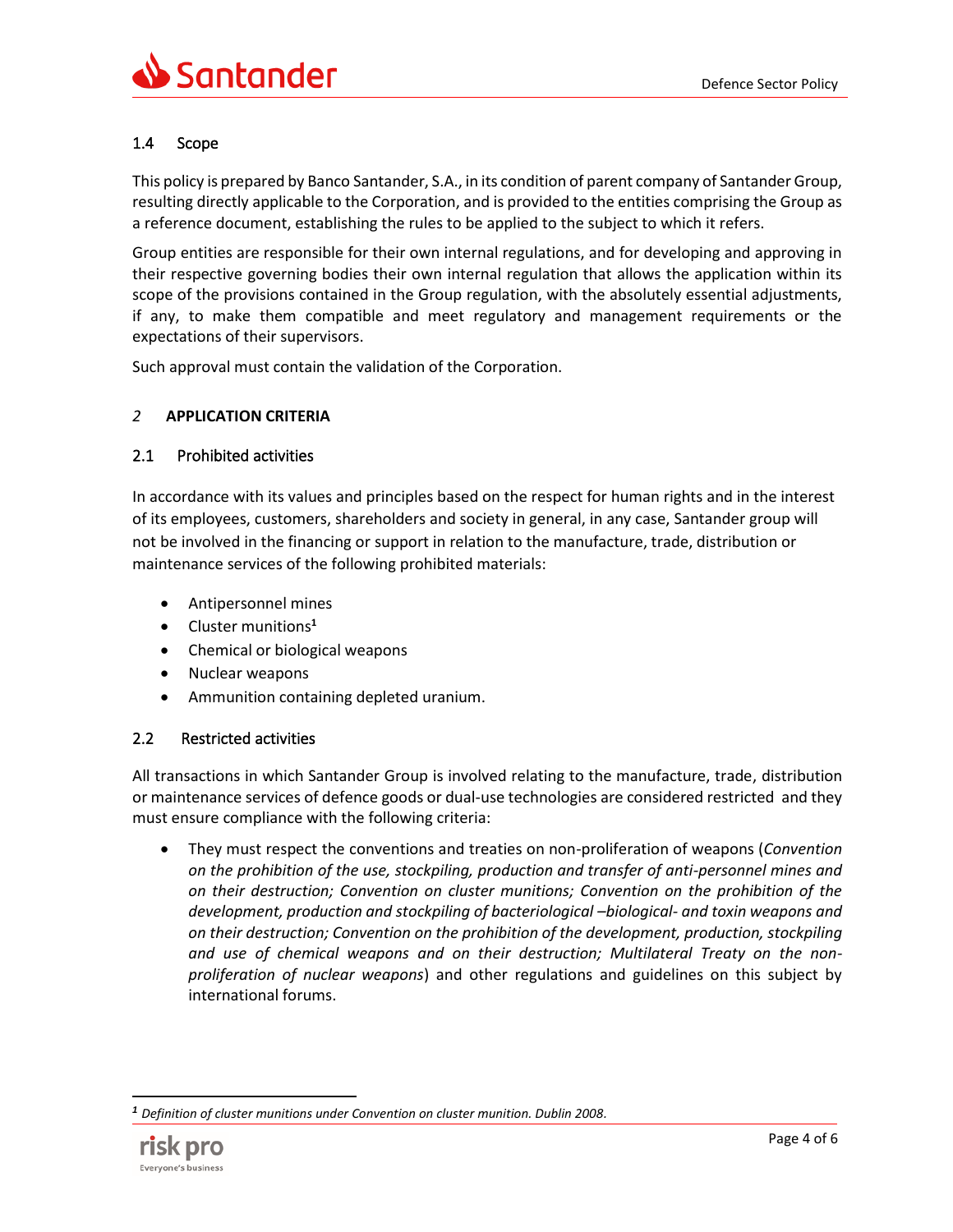

- It must be taken into account, whether the proposal is supported by government export-credit agencies (CESCE, COFACE, SACE or others) or multilateral entities such as the Inter-American Development Bank, International Finance Corporation or the World Bank.
- Special attention should be paid to the risks raised by transactions in which either the financed company or the one to whom the goods are delivered are located in a country that:
	- o Has not ratified core UN legal instruments on human rights or is identified by the Financial Action Task Force as non-cooperative in the prevention of money laundering.
	- $\circ$  Has been sanctioned by the UN/EU for human rights violations or internal repression, as defined in the Universal Declaration of Human Rights, the International Covenant on Civil and Political Rights and the Protocol on the Rights of the Child on the involvement of Children in Armed Conflict.
- As for the destination, it must be analyzed the following risks in particular:
	- o If goods may cause or exacerbate armed conflicts or aggravate existing tensions in the country of final destination.
	- o If there is a risk to countries' security, peace, defence and stability.
	- o If there are serious grounds to believe that the delivery may be diverted from its destination.
	- o If the financed product could be used to attack another country, or forcibly impose a territorial claim, always with consideration for the country's attitude towards terrorism, the nature of its alliances and respect for international law.

#### <span id="page-4-0"></span>*3* **CONTROLS AND EVIDENCE**

The reputational risk functions must have monitoring and control mechanisms in place, to ensure compliance with the criteria set out in this policy and that they are carried out in accordance with the established governance.

Periodic reports that local reputational risk functions are required to report to the corporate reputational risk function, regarding the approved transactions under this policy scope and regarding the total local exposure in the defense sector, being subsequently reported to the corresponding governing bodies.

# <span id="page-4-1"></span>*4* **GOVERNANCE OF THE POLICY**

#### 4.1 Ownership of the policy

The reputational risk function is responsible for drawing up this policy.

The approval of this policy corresponds to the Board of Directors of Banco Santander, S.A.